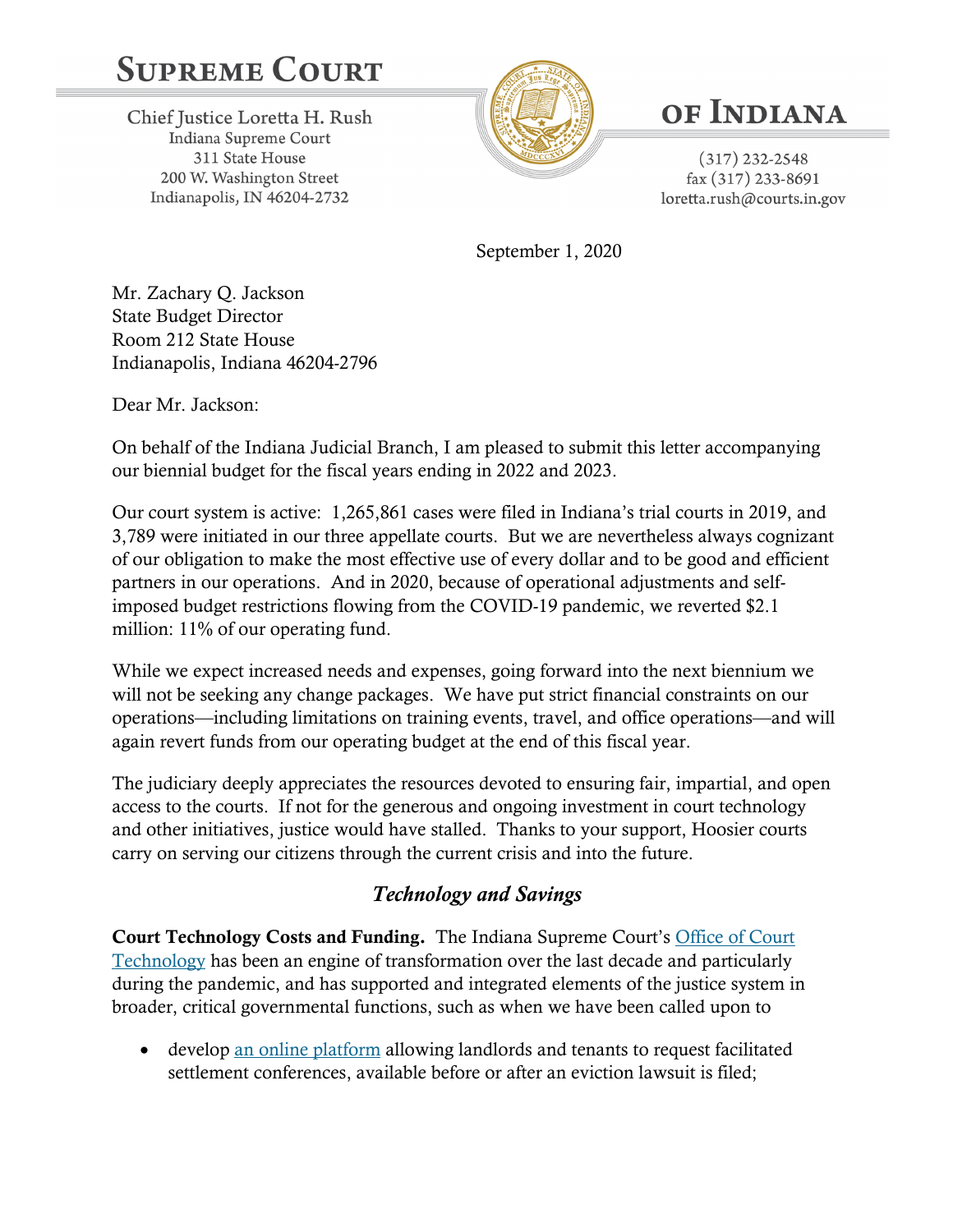- coordinate data between the protective order registries, prosecutor case management systems, and court case management systems;
- transmit information to the FBI on individuals who may be prohibited from possessing firearms;
- implement electronic traffic tickets;
- transmit conviction information to the Department of Correction from courts;
- provide NPLEx with conviction information to block the purchase of methamphetamine precursors;
- notify the Department of Education of certain child victim convictions that might impact educator licensing; and
- develop the Public Defender Information System in partnership with the Indiana Public Defender Council.

Each of these projects has costs that we absorb, in initial development and/or ongoing expenses. For example, we pay \$1 million a year to our Odyssey Case Management System vendor and \$5 million a year for our electronic filing system vendor, in addition to internal costs for the developments and upgrades to respond to requests like those listed above. Our data storage and server costs are nearly \$1 million a year. And in fiscal year 2020 alone, the purchase of necessary capital equipment and hiring of in-house and contracted developers cost more than \$12 million.

The Court Technology budget, however, has only a \$3 million appropriation from the General Fund, plus an amount of funding that reflects a residual percentage of the State's filing fees—a fluctuating revenue stream that has decreased over the last several years and dropped dramatically in 2020 because of the pandemic. We therefore supplement that funding with grants and additional Supreme Court funds. A drop in any of those funding streams would handcuff our ability to continue providing the statewide essential—and ultimately cost-saving—technology initiatives listed in this letter.

Electronic Filing and Case Management. In 2019, the last Indiana county went paperless with [electronic filing,](https://www.in.gov/judiciary/4267.htm) making 24/7 filing available in the Circuit, Superior, and Small Claims courts in all 92 counties and the three appellate courts. We also continue to expand the use of [Odyssey,](https://www.in.gov/judiciary/admin/2666.htm) our uniform case management system which is provided at no cost to counties. Odyssey is currently running in [83 counties, the Tax Court, Court of Appeals, and](https://www.in.gov/judiciary/4234.htm)  [Supreme Court,](https://www.in.gov/judiciary/4234.htm) covering 92% of lower court filings—including trial court filings and filings in city and town courts—and all appellate filings. The remaining trial courts will be on board by the end of 2021.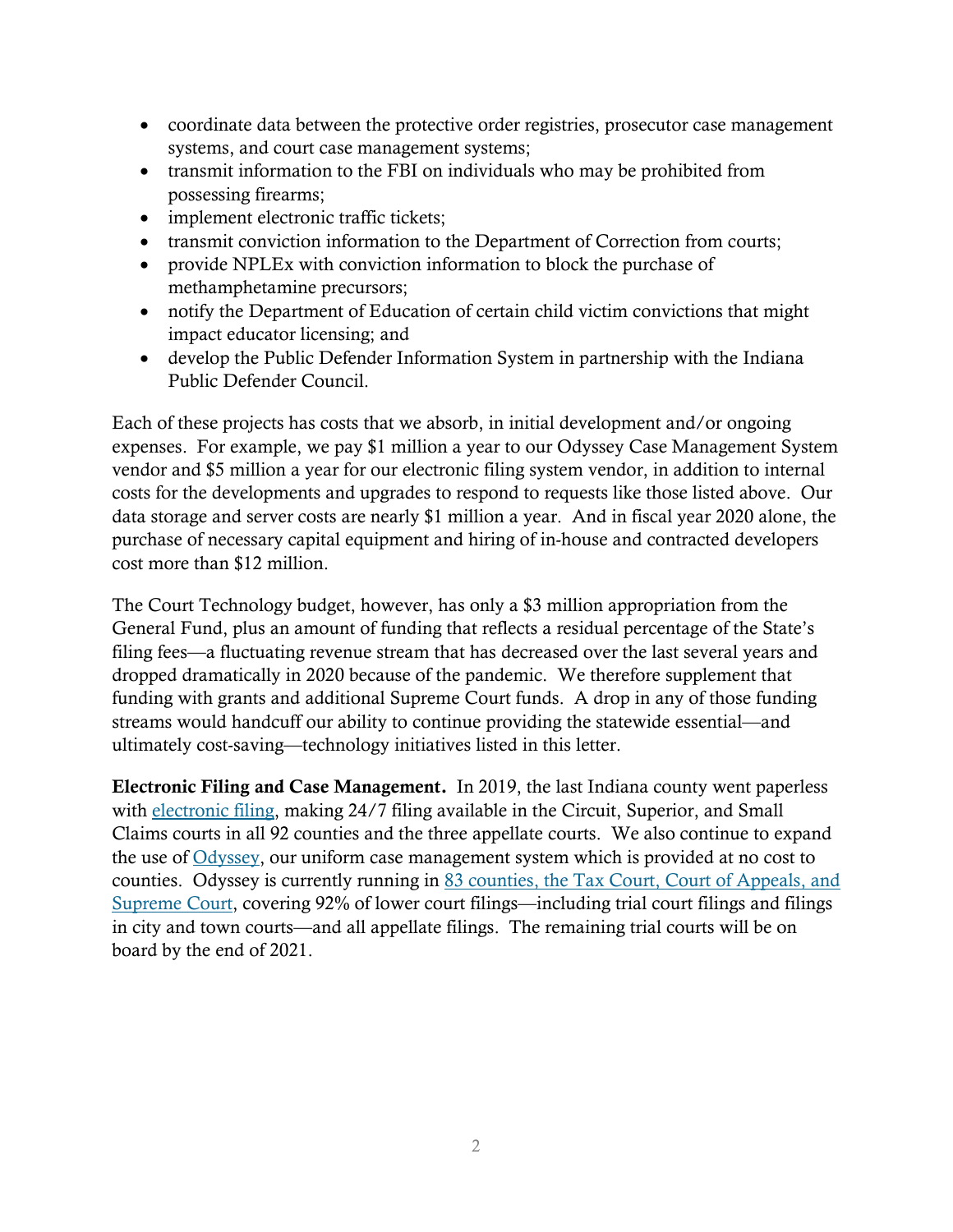### Odyssey Growth by Biennium Odyssey Counties

- 2010: 18 counties; 22% of cases
- 2012: 22 counties;  $40\%$  of cases
- 2014: 48 counties;  $53\%$  of cases
- 2016: 56 counties;  $65\%$  of cases
- 2018: 74 counties; 85% of cases
- 2020: 83 counties; 92% of cases

With our statewide case management system, our judges control their dockets and hear cases both in the courtroom and remotely. And with electronic filing, court access is provided to attorneys and litigants twentyfour hours a day, seven days a week. Both come at a cost. But they are critical aspects of our infrastructure. Without them, justice for Hoosiers would be delayed and denied.

### Remote Access to Hearings and Records.

When the pandemic hit, the Supreme Court's Office of Court Technology procured hardware and over 800 Enterprise Zoom licenses at a cost of over \$180,000 and made



them available to trial courts to keep court hearings moving. We also built, at a cost of \$14,000, a [public-facing platform](https://public.courts.in.gov/incs#/) for courts to securely live-stream remote proceedings at no cost to the county. This enables our court system to provide secure, remote hearings that are available to the public, in addition to already providing remote, public access to underlying court documents through [myCase.IN.gov.](https://public.courts.in.gov/mycase#/vw/Search)

- Over 13,000 Zoom hearings were held between April and July 2020, with 135 courts streaming nearly 2,500 hearings to the public platform.
- Over 90,000 Zoom participants utilized 3 million combined minutes of usage, equating to roughly 300 days of court proceedings.
- Over 26 million court documents have been remotely accessed on myCase since 2016, by more than 23 million myCase visitors—over 7 million in 2020 so far, by over 4 million visitors.

Judicial Branch Education. A well-trained judiciary is essential to the fair administration of justice. In 2019, we launched a distance-learning platform called the Indiana Courts Education Network to supplement our in-person education programming. Because of its availability, our judicial education system during the pandemic has—like the operations in our courts—shifted from traditional in-person, convention space meetings to a secure online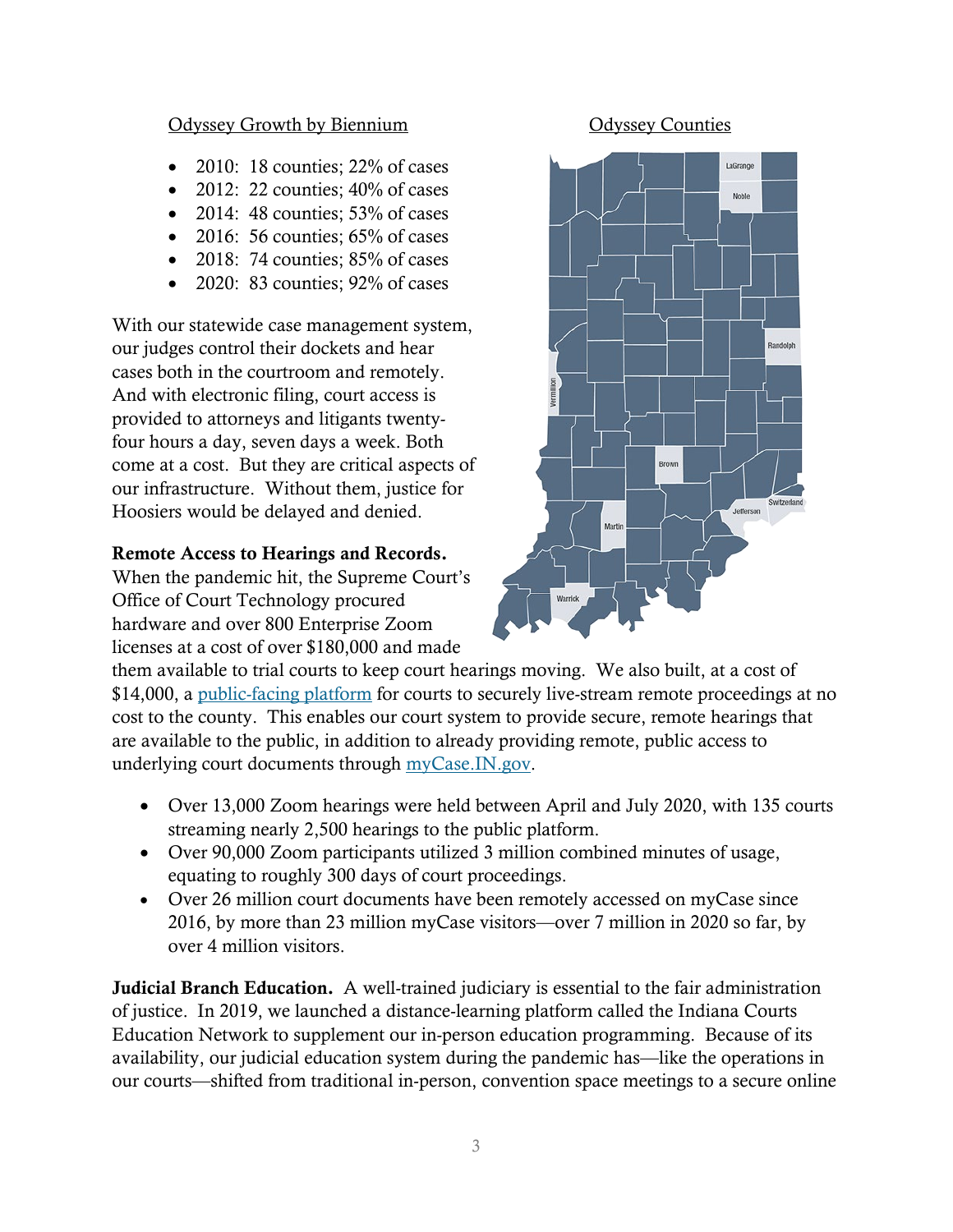model. All of our critical educational events have been made available to every judge staff member, stakeholder, and system partner, wherever they are in Indiana.

- Over 1,600 active users including judicial officers, court staff, and stakeholders.
- Over 20 presentations launched between April and June 2020.
- Over 60 presentations available now.
- Increased attendance at education events from 9,000 attendees in FY 2019 to over 13,500 in FY 2020.

### *Collaborative Work*

Data-Sharing. The Court's ability to pull and compile court data using our case management system provides a real-time snapshot of the trends and patterns emerging in our cases and populations. We are asked to share the data for several purposes. To accomplish this, the Court has [36 different shared-access applications,](https://www.in.gov/judiciary/admin/2665.htm) with over 33,000 users. They include, among others, the following:

- Electronic traffic tickets, sharing data with over 500 law enforcement agencies including the Indiana State Police, Excise Police, and Department of Natural Resources—over 1 million electronic tickets and warnings were issued in 2019;
- Protection orders, sharing data with all law enforcement agencies—over 55,000 orders were issued in 2019, and over 2.7 million have been created in almost 800,000 unique cases since the Protection Order Registry launched in 2006;
- Jury management, sharing data with all county courts—5,476,721 Hoosiers identified as potential jurors on the list in 2019;
- Marriage licenses, sharing data with the Indiana State Department of Health— 41,580 marriage records sent to ISDH in 2019; and
- Risk assessment tools, sharing data with the Indiana Department of Correction— 177,000 total risk assessments, almost 19,000 from DOC alone, were posted in 2019.

Support for Veterans. House Enrolled Act 1299 (2019) asked the Office of Judicial Administration to work with the U.S. Department of Veterans Affairs to better identify and provide for the needs of veterans in our criminal justice system. Court Technology accordingly built an application that submits daily information to the VA on new criminal cases filed in Odyssey. The VA then determines which defendants have a military record. To date, approximately 10,500 veterans—almost 6% of all criminal filings—have been identified through this program.

This enables the VA to contact eligible veterans to inform them about the services and benefits available. In addition, the VA also reports the results of its determination back to us so that an indicator can be placed on the case in Odyssey. This information alerts judges that a defendant appearing before them may be eligible for VA services and veterans court participation.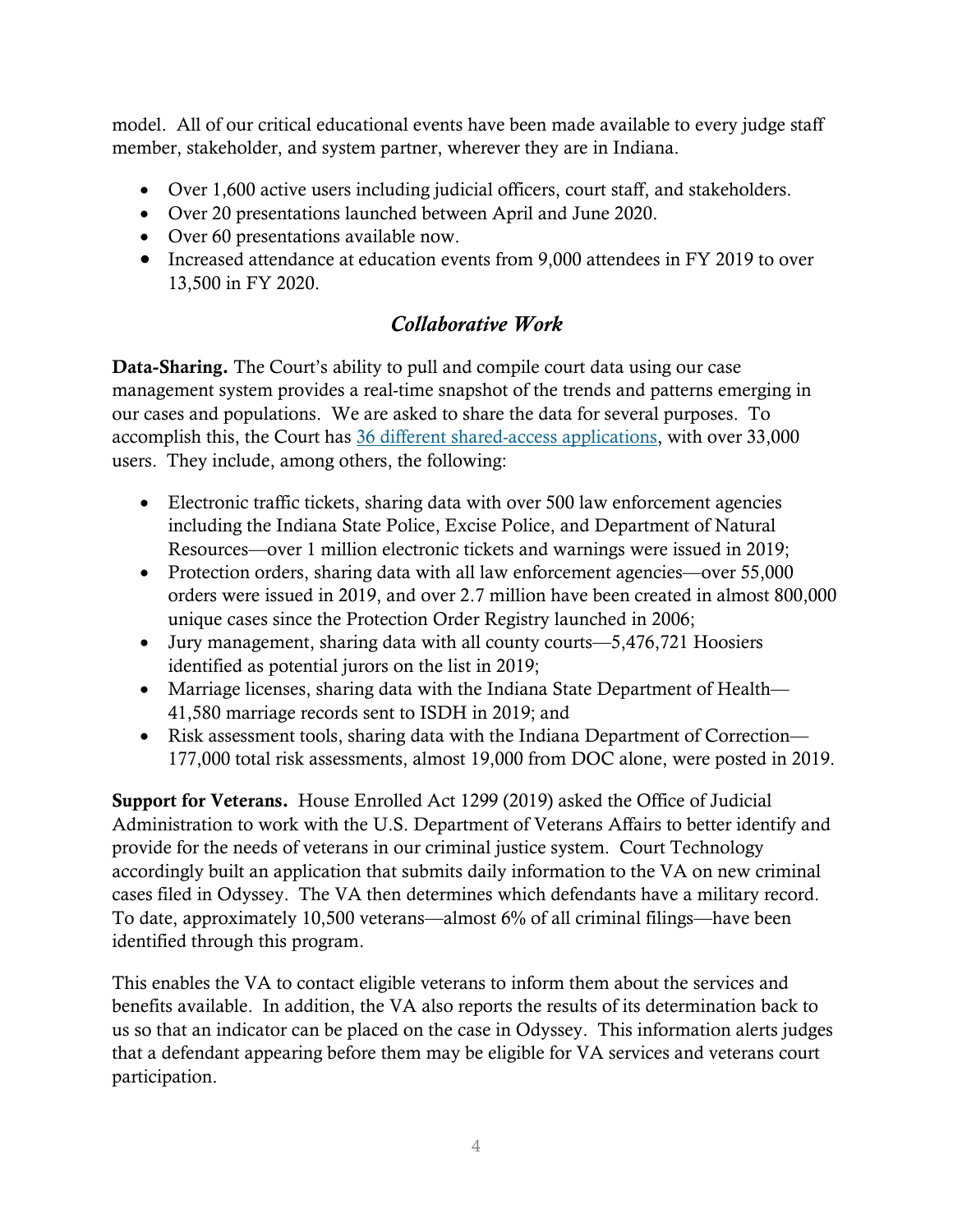Assisting the Office of Administrative Law Proceedings. In late 2019, the Executive Branch's new Office of Administrative Law Proceedings asked for assistance in identifying a case management system for its administrative law judges and their proceedings—one that would ideally interface directly with Odyssey as those proceedings progress to judicial review in the trial courts. Court Technology developed a new system that builds on other in-house systems like the Public Defender Information System. The OALP has paid the development costs for the system, but it is being provided with no current or future licensing expenses.

Joint Work on Pandemic Issues. Few, if any, [responses to the pandemic](https://www.in.gov/judiciary/5575.htm) have been undertaken by the Supreme Court in isolation. We have routinely called upon our partners in the justice system and legal profession—judges, lawyers, and academics—to help develop collaborative solutions and approaches.

- Leadership from both chambers of the Indiana General Assembly, the Governor, and I joined in encouraging counties [to responsibly address jail populations](https://www.in.gov/judiciary/files/covid19-2020-0403-release-assessment-local-effort.pdf) at risk from the pandemic—thanks to those local efforts, jail populations dropped nearly 30% during the pandemic.
- Members of our [Study Commission on the Future of the Indiana Bar Exam](https://www.in.gov/judiciary/ace/2568.htm) were actively engaged in [adapting the July Bar Exam](https://www.in.gov/judiciary/files/order-other-2020-20S-CB-300b.pdf) to changing pandemic and technological conditions.
- Our [Innovation Initiative's](https://www.in.gov/judiciary/iocs/3879.htm) Family Law Task Force prepared guidance on family [matters](https://www.in.gov/judiciary/files/covid19-2020-0601-family-law-guidance.pdf) for judges, practitioners, and communities.
- A Resuming Operations Task Force—with input and assistance from private litigators, prosecutors, public defenders, Sheriffs, the Indiana State Bar Association, legal aid providers, and Indiana's federal courts—drafted [guidance and templates](https://www.in.gov/judiciary/files/covid19-resuming-trial-court-operations.pdf) for Indiana's Circuit, Superior, small claims, city, and town courts to use in safely returning from pandemic conditions.
- A Landlord Tenant Task Force of judges and members of the Bar created best [practices and guidelines](https://www.in.gov/judiciary/5758.htm) for trial courts to use in addressing evictions and foreclosures and helped develop the [Landlord and Tenant Settlement Conference](https://www.in.gov/judiciary/selfservice/2567.htm)  [Program,](https://www.in.gov/judiciary/selfservice/2567.htm) which we are funding with support from the Indiana Bar Foundation and Office of the Governor.
- Throughout the pandemic, a group of criminal justice stakeholders—executive branch partners, attorneys, judges, sheriffs, probation representatives, and others met regularly to share information, best practices, and identify issues of statewide concern and possible solutions.

# *Public Safety Reform*

Supervised Release System (SRS). The Court's supervised release system, developed by Court Technology at a cost of roughly \$1.4 million, is provided—through an agreement with the Department of Correction—to all community corrections agencies at no cost to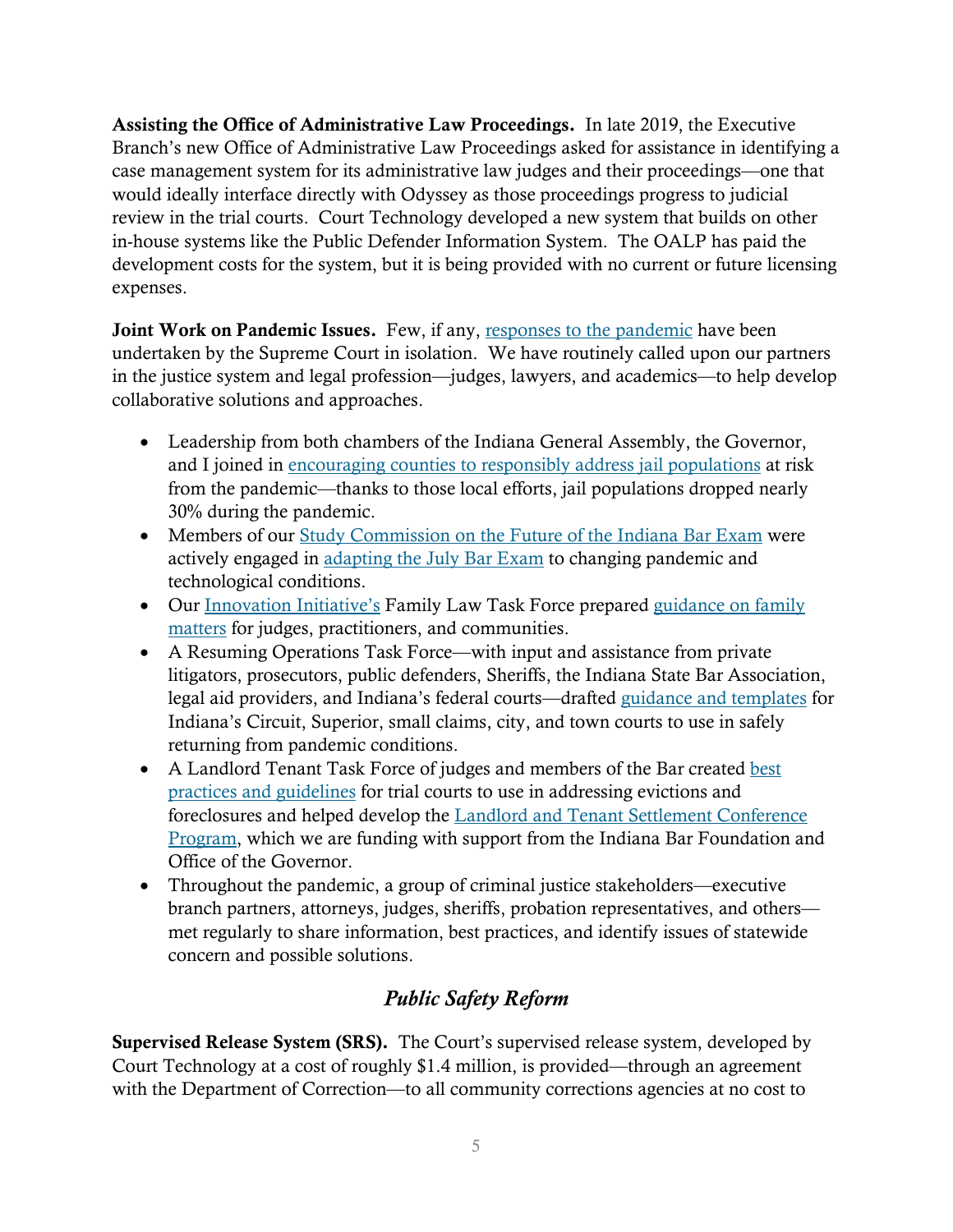DOC except for training and implementation. The result is that every community corrections agency will be using a single, statewide system that interfaces directly with Odyssey to track an individual from the filing of a criminal case to completion of a sentence. SRS is also being offered to counties for use in their adult and juvenile probation departments, problem solving courts, and pretrial services—again at no cost.

Collaborative Justice. The traditional criminal justice model is adversarial. The process is a foundational pillar of our American system, preserved and protected by many of our most sacred constitutional protections. We know that this system has all the hallmarks of a fair process.

But we also know that while many who commit criminal acts deserve punishment, many more simply need help. For many criminal defendants, their conduct is the product of a complex web of social, economic, and behavioral problems that—with the right array of individualized services—can be addressed in a collaborative rather than adversarial way: one that enables those individuals to take responsibility but also turn their lives around and be brought back into their communities as productive citizens.

Indiana's courts have embraced this [collaborative justice model.](https://www.in.gov/judiciary/pscourts/2337.htm) It takes many forms and has many names, including problem-solving courts, family recovery courts, veterans courts, and others. There are now 112 courts using this approach in 57 Indiana counties, with 15 more courts in planning stages:

- 45 Adult Drug Courts; 5 planned
- 1 Adult Problem-Solving Court
- 1 Domestic Violence Court
- 14 Family Recovery Courts; 6 planned
- 1 Juvenile Drug Court; 1 planned
- 2 Juvenile Problem-Solving Courts; 1 planned
- 8 Mental Health Courts; 1 planned
- 1 OVWI Court
- 11 Re-entry Courts
- 29 Veterans Courts
- 1 Truancy Court planned
- FY 2019: Over \$2.6 million in grants awarded to collaborative justice programs.
- FY 2020: Over \$2.8 million in grants awarded to collaborative justice programs.

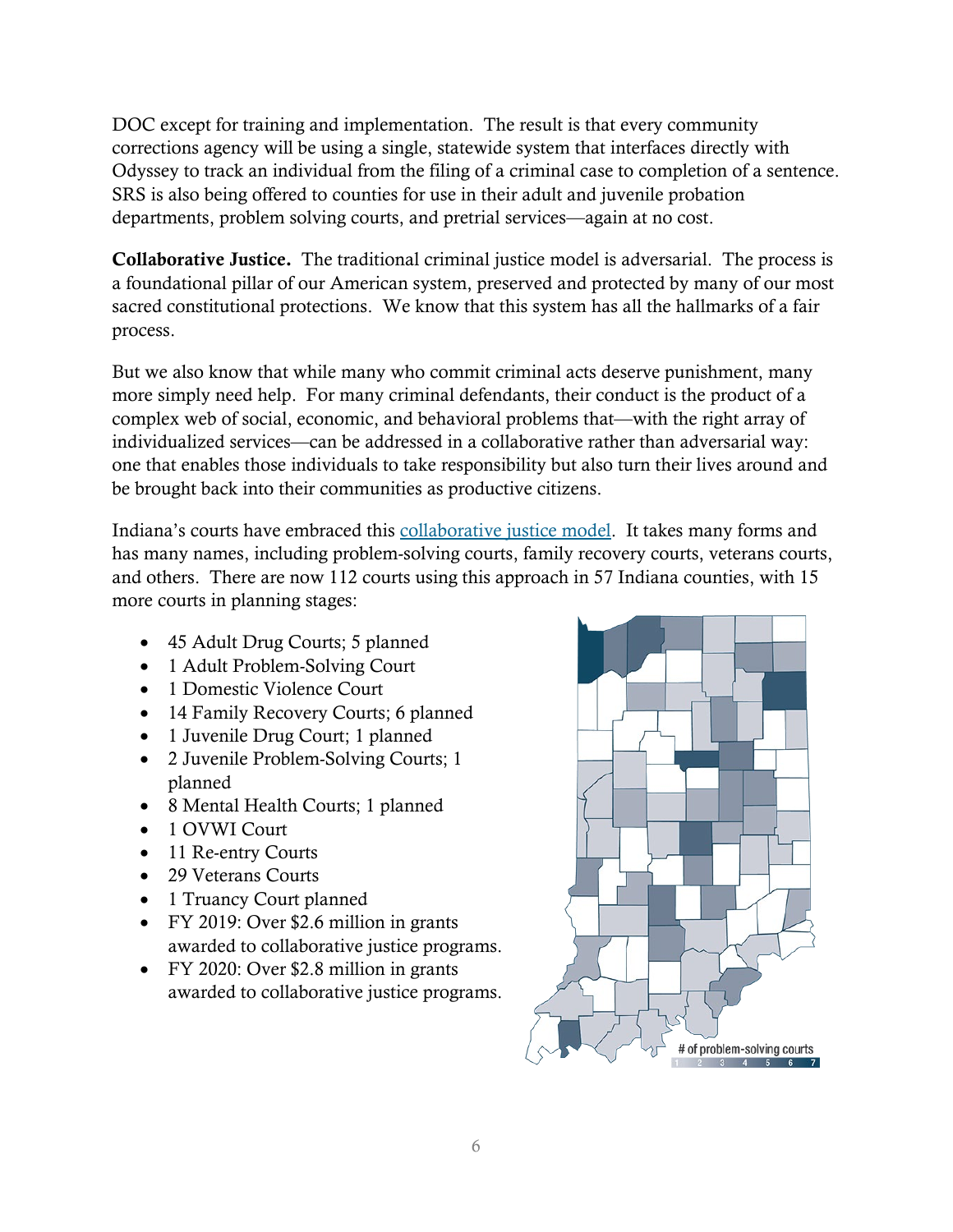Pretrial Release. An essential step to responsible management of county jail populations is application of the Court's Criminal Rule 26, which became effective in all Indiana courts on January 1, 2020. This rule, in part, directs that courts should use an [approved evidence](https://www.in.gov/judiciary/iocs/2762.htm)[based risk assessment,](https://www.in.gov/judiciary/iocs/2762.htm) along with other information, in determining whether arrestees present a flight risk or danger to the community or if they might be released pending trial.

This leads to safe and accurate outcomes: a recently completed study of pretrial practices showed that Indiana's pretrial risk assessment tool accurately predicts failures in pretrial supervision and using them resulted in higher release rates, fewer bonds, and fewer pretrial days in jail prior to release. Moreover, this process allows courts to more readily identify candidates for collaborative justice models and get them to treatment pretrial, rather than simply jailing them.

- FY 2019: Over \$1.7 million in grants awarded to 16 pretrial programs.
- FY 2020: Over \$2.5 million in grants awarded to 26 pretrial programs.
- Community supervision agencies project to administer almost 60,000 pretrial risk assessments in FY 2019 and FY 2020 combined.

## *Meeting Critical Needs for the State, Counties, and Hoosiers*

Protecting the Vulnerable. A substantial portion of the Indiana Supreme Court's operational and dedicated program funds go directly to counties, courts, and initiatives that support Hoosiers in dire circumstances. These programs include [court interpreters,](https://www.in.gov/judiciary/iocs/3432.htm) [guardians for vulnerable adults,](https://www.in.gov/judiciary/iocs/3425.htm) and [Court-Appointed Special Advocates](https://www.in.gov/judiciary/iocs/3457.htm) for children of families in crisis.

- \$11 million over two years to 86 certified GAL/CASA programs, with 9,218 volunteers advocating for thousands of children.
- \$2.4 million over two years to 20 guardianship programs serving almost 1,500 vulnerable and incapacitated adults in 50 counties.
- \$1.1 million over two years to provide in-person interpreters in almost 30,000 cases.
- \$40,000 over two years to provide 2700 telephonic interpreter calls, using roughly fifty different languages.

And again, we are committing \$250,000—with additional funding from the Indiana Bar Foundation and Governor—to provide facilitated settlement options for landlords and tenants in both eviction proceedings, in addition to the ongoing program for lenders and borrowers [in mortgage foreclosure cases.](https://www.in.gov/judiciary/iocs/3866.htm)

Civil Legal Aid. The [Civil Legal Aid Fund](https://www.in.gov/judiciary/iocs/3417.htm) was created by the General Assembly in 1997 and funded at \$1 million per year; in 2007, that amount increased to \$1.5 million per year. The funding amount has not increased since, though we know that the state's legal aid providers and volunteers turn away thousands of Hoosiers every year because of a lack of resources.